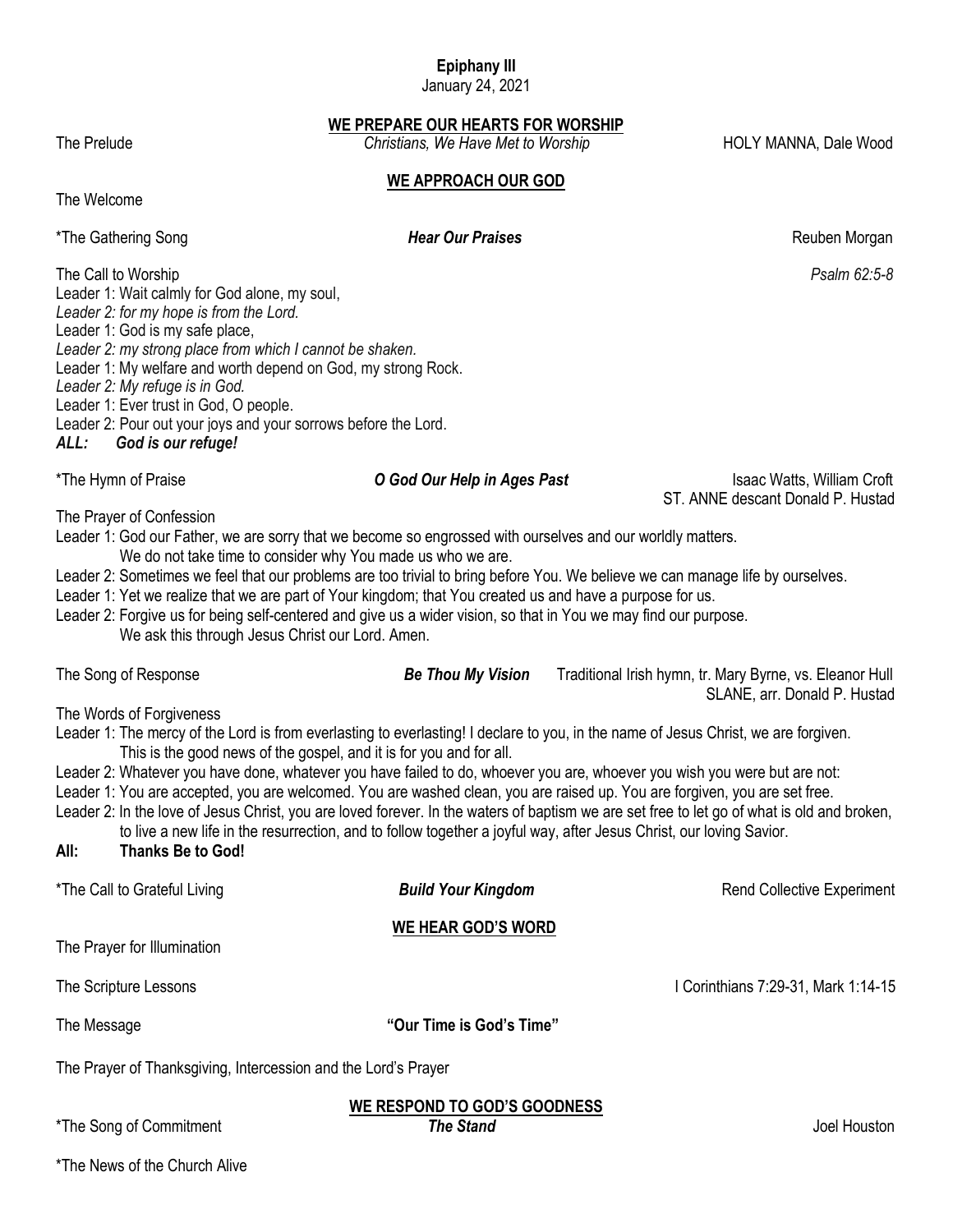\*The Benediction

\*The Postlude *Laudation on "Lancashire"* Henry Smart, arr. Alice Jordan

\*All who are able, please stand

#### **Worship Leaders:**

Preaching – Pastor Bud Pratt; Liturgist – Jeff Watson; Organ – Beth Sweers; Praise Team

#### **Please follow our church social media pages**:

Instagram: frcgrandville Facebook: First Reformed Church

# **Stewardship Update** – January 17, 2021

| <b>Collection Plate</b>             |    | 0,000.00     |
|-------------------------------------|----|--------------|
| <b>Online Giving:</b>               | \$ | 5,202.00     |
| Mail in Offering:                   |    | \$8,472.00   |
| Total Offering:                     |    | \$13,674.00  |
| January Total:                      |    | \$34,877.00  |
| January Goal:                       |    | \$70,000.00  |
| <b>Outstanding Mortgage Balance</b> |    | \$106,000.00 |
| Text to Give - 616-208-4301         |    |              |

# **UPCOMING EVENT – TODAY!**

**WinterFest - Enjoy A Day Full Of Winter Fun! Join other First Church families!** DATE, TIME, & PLACE Cran Hill Ranch, Sunday, January 24, 2021

2:00pm - 6:00pm

#### FOOD

Free meal served 2:30 - 5:30 pm Snacks and drinks available for purchase at the Barn Store all-day

#### **ACTIVITIES**

Tubing, Ice Skating, Snowshoeing, Broomball, Ice Climbing, Pony Rides, Bonfire, Marshmallow Roast, Petting Farm, and more!

#### **TRANSPORTATION**

Tractor Drawn Wagon Rides - 4-5 wagons running continually during the whole event

**Maple Tree Preschool Registration** - Preschool registration for 2021-2022 has begun! If you know of a family looking for a preschool, please have them check out [www.mapletreepreschool.org](http://www.mapletreepreschool.org/) and [Maple Tree Preschool's](https://www.facebook.com/Maple-Tree-Preschool-107534002642706) Facebook page.

Maple Tree will be having a COVID style open house (by appointment only) on Monday, February 1 between 6-7 pm! Families may sign up using this link: Maple Tree Preschool February 2021-2022 Open House

#### **February Birthdays**

Mary Zomerlei 84 on the 4th Bill Dertien 95 on the 22nd Alice Karsten 85 on the 9th Bob Verburg 82 on the 23rd Dick Robinson 80 on the 14th Leah Brinks 83 on the 25th Dorothy VanderLaan 93 on the 15th Carolyn Cole 81 on the 29th Vern Boss 96 on the 16th